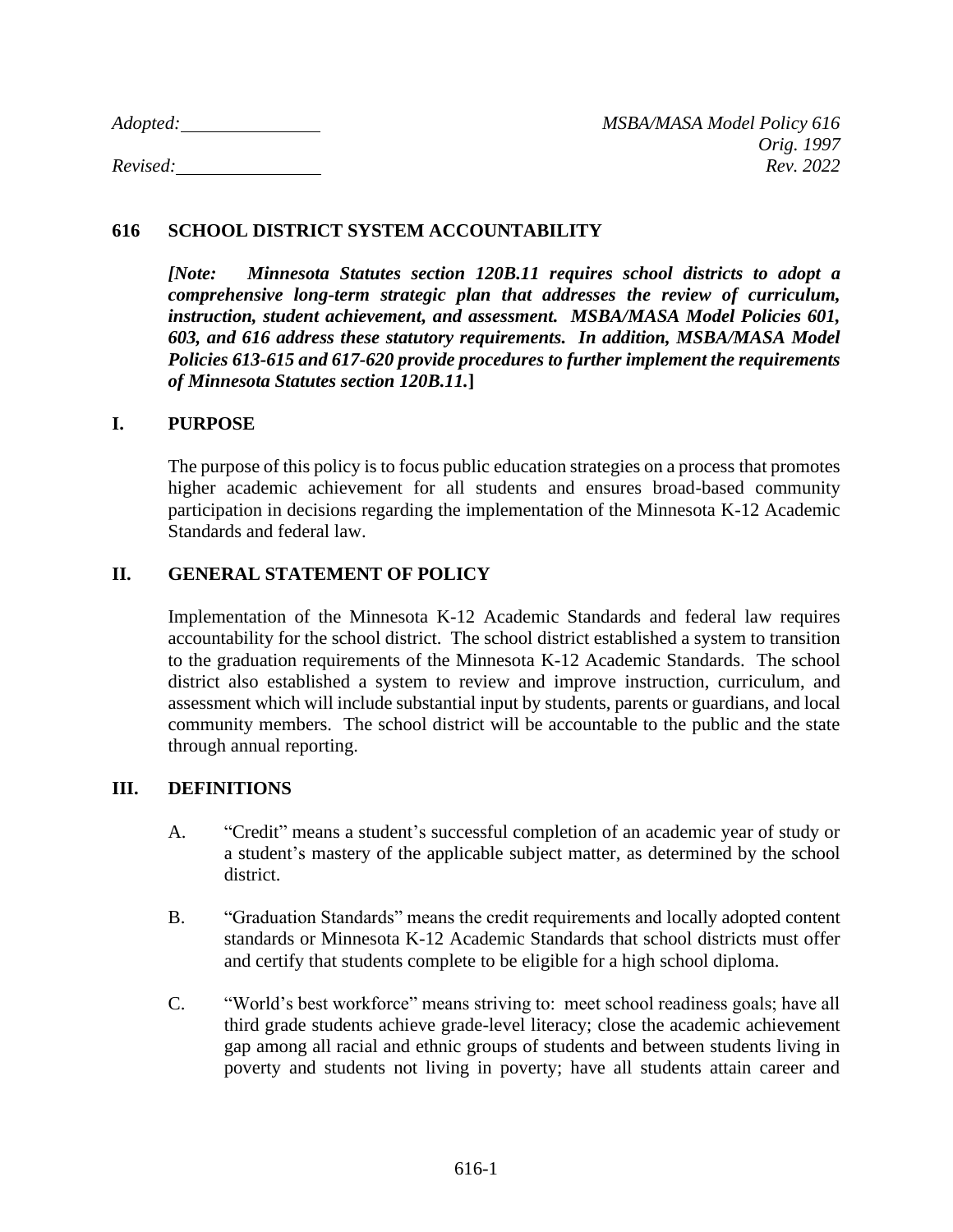college readiness before graduating from high school; and have all students graduate from high school.

# **IV. ESTABLISHMENT OF GOALS; IMPLEMENTATION; EVALUATION AND REPORTING**

# A. School District Goals

- 1. The school board has established school district-wide goals that provide broad direction for the school district. Incorporated in these goals are the graduation and education standards contained in the Minnesota K-12 Academic Standards and federal law. The broad goals shall be reviewed annually and approved by the school board. The school board shall adopt annual goals based on the recommendations of the school district's Advisory Committee.
- 2. The Advisory Committee is established by the school board to ensure active community participation in all phases of planning and improving the instruction and curriculum affecting state and district academic standards.
- 3. The school district-wide improvement goals should address recommendations identified through the Advisory Committee process. The school district's goal setting process will include consideration of individual site goals. School district goals may also be developed through an education effectiveness program, an evaluation of student progress committee, or through some other locally determined process.
- B. System for Reviewing All Instruction and Curriculum. Incorporated in the process will be analysis of the school district's progress toward implementation of the Minnesota Academic Standards. Instruction and curriculum shall be reviewed and evaluated by taking into account strategies and best practices, student outcomes, principal evaluations under Minnesota Statutes section 123B.147, and teacher evaluations under Minnesota Statutes section 122A.40 or 122A.41.

# *[Insert Local Cycle in this space]*

- C. Implementation of Graduation Requirements
	- 1. The Advisory Committee shall also advise the school board on implementation of the state and local graduation requirements, including K-12 curriculum, assessment, student learning opportunities, and other related issues. Recommendations of the Advisory Committee shall be published annually to the community. The school board shall receive public input and comment and shall adopt or update this policy at least annually.
	- 2. The school board shall annually review and determine if student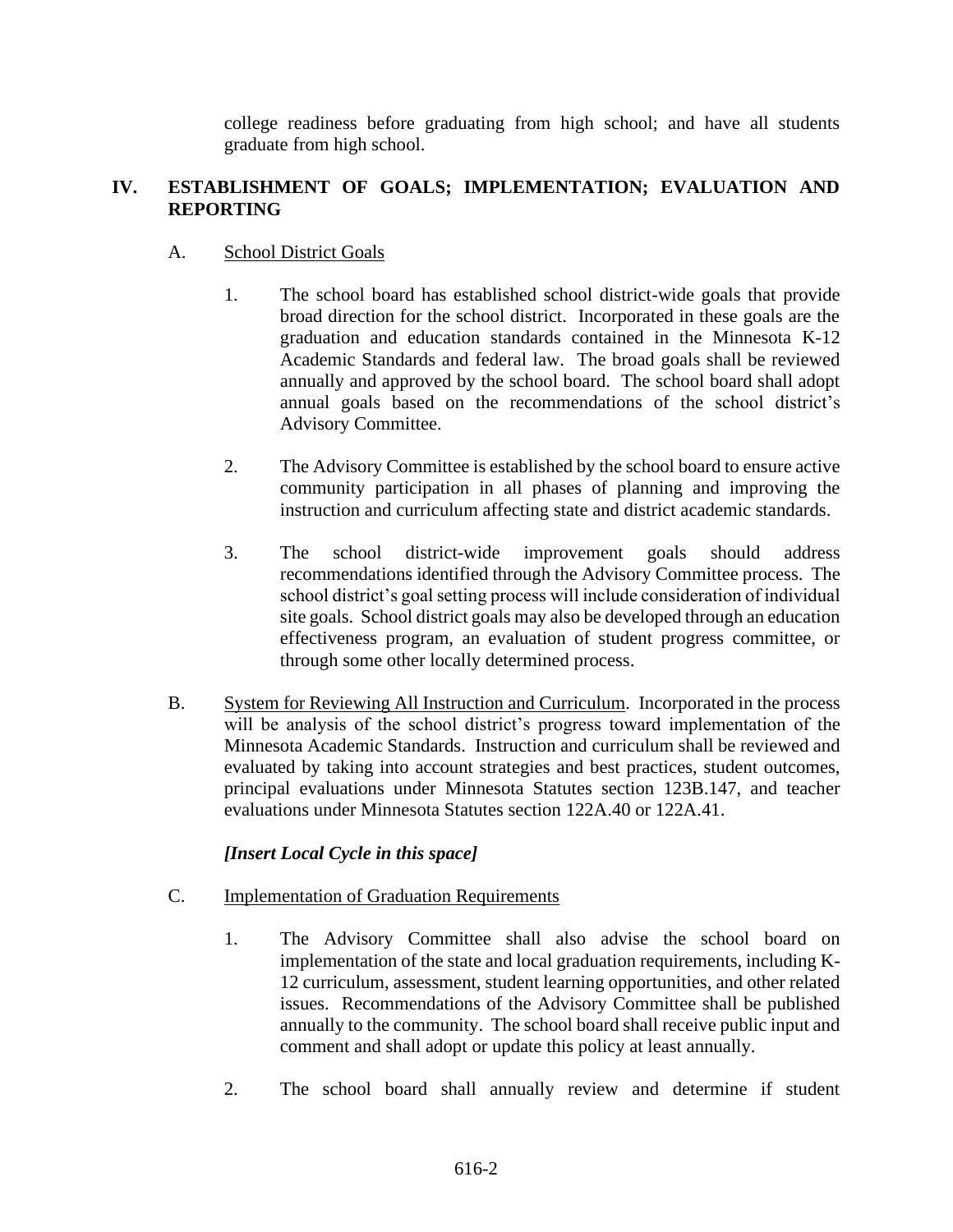achievement levels at each school site meet federal expectations. If the school board determines that student achievement levels at a school site do not meet federal expectations and the site has not made adequate yearly progress for two consecutive school years, the Advisory Committee shall work with the school site to adopt a plan to raise student achievement levels to meet federal expectations. The Advisory Committee may seek assistance from the Commissioner of the Minnesota Department of Education (MDE) (Commissioner) in developing a plan which must include parental involvement components.

3. The educational assessment system component utilized by the school board to measure individual students' educational progress must be based, to the extent annual tests are administered, on indicators of achievement growth that show an individual student's prior achievement. Indicators of achievement and prior achievement must be based on highly reliable statewide or districtwide assessments. The school board will utilize models developed by the Commissioner for measuring individual student progress. The school board must coordinate with MDE in evaluating school sites and continuous improvement plans, consistent with best practices.

### D. Comprehensive Continuous Improvement of Student Achievement

- 1. By  $\begin{bmatrix} \frac{date}{\end{bmatrix}$  of each year, the Advisory Committee will meet to advise and assist the school district in the implementation of the school district system accountability and comprehensive continuous improvement process.
- 2. The Advisory Committee, working in cooperation with other committees of the school district [*such as the Technology, Educational Effectiveness, Grade Level, Site Instruction, Curriculum and Assessment Committees, etc.*], will provide active community participation in:
	- a. Reviewing the school district instructional and curriculum plan, with emphasis on implementing the Minnesota K-12 Academic Standards;
	- b. Identifying annual instruction and curriculum improvement goals for recommendation to the school board;
	- c. Making recommendations regarding the evaluation process that will be used to measure school district progress toward its goals; and,
	- d. Advising the school board about development of the annual budget.
- 3. The Advisory Committee shall meet the following criteria: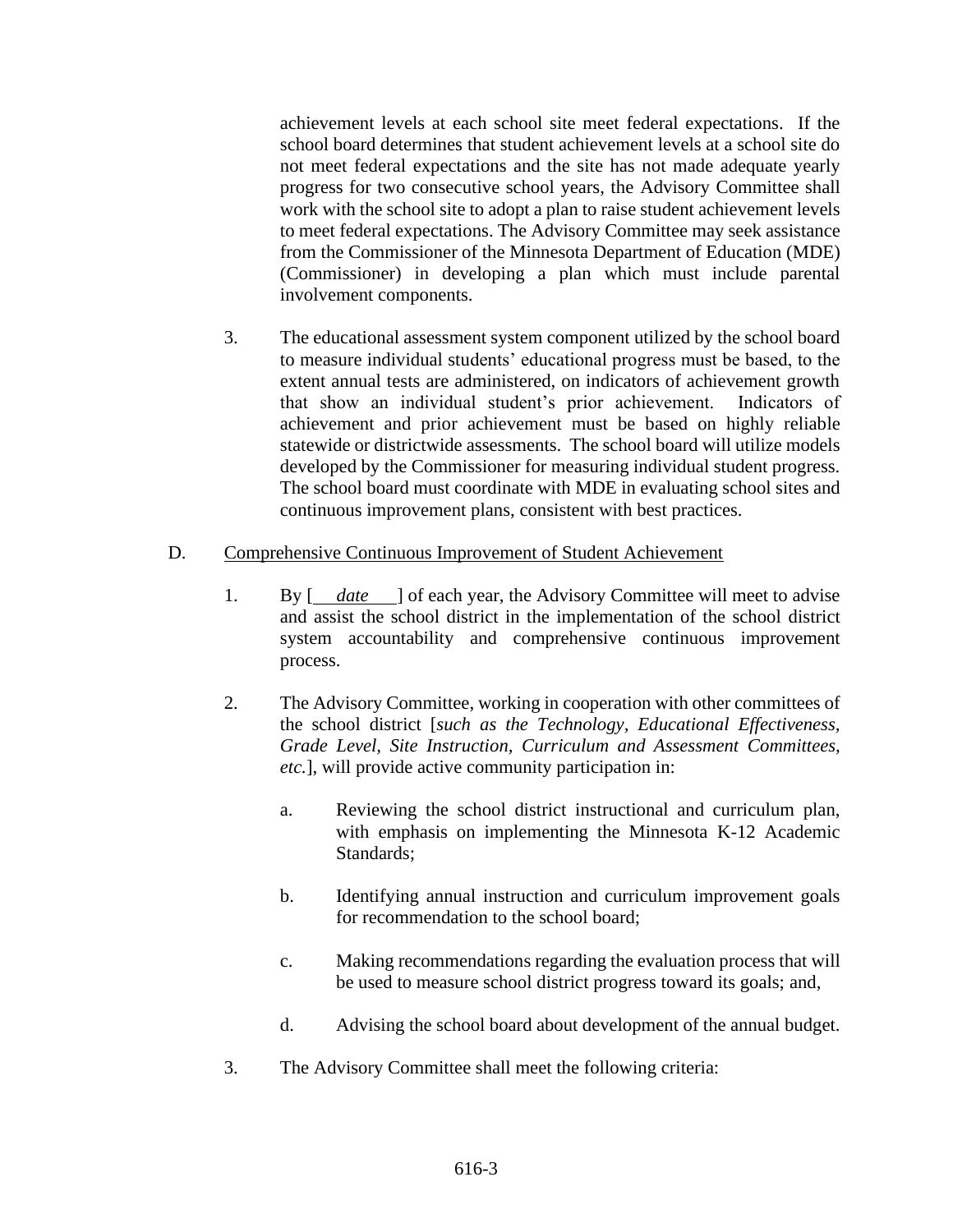- a. The Advisory Committee shall ensure active community participation in all planning for instruction and curriculum affecting Graduation Standards.
- b. The Advisory Committee shall make recommendations to the school board on school district-wide standards, assessments, and program evaluation.
- c. Building teams may be established as subcommittees to develop and implement an education effectiveness plan and to carry out methods to improve instruction, curriculum, and assessments as well as methods to use technology in meeting the school district improvement plan.
- d. A local plan to evaluate student progress, using a local process, shall be used for developing a plan for assessment of student progress toward the Graduation Standards, as well as program evaluation data for use by the Advisory Committee in the instruction and curriculum review process. This plan shall annually be approved by the school board.
- 4. The Advisory Committee shall, when possible, be comprised of at least twothirds community representatives and shall reflect the diversity of the community. To the extent possible, the Advisory Committee shall reflect the diversity of the school district and its school sites and include teachers, parents, support staff, students, and other community residents. Included in its membership should be:
	- a. The Director of Curriculum (or similar educational leader)
	- b. Principal
	- c. School Board Member
	- d. Student Representative
	- e. One teacher from each building or instructional level
	- f. Two parents from each building or instructional level
	- g. Two residents without school-aged children, non-representative of local business or industry
	- h. Two residents representative of local business or industry
	- i. District Assessment Coordinator (if different from "a." above)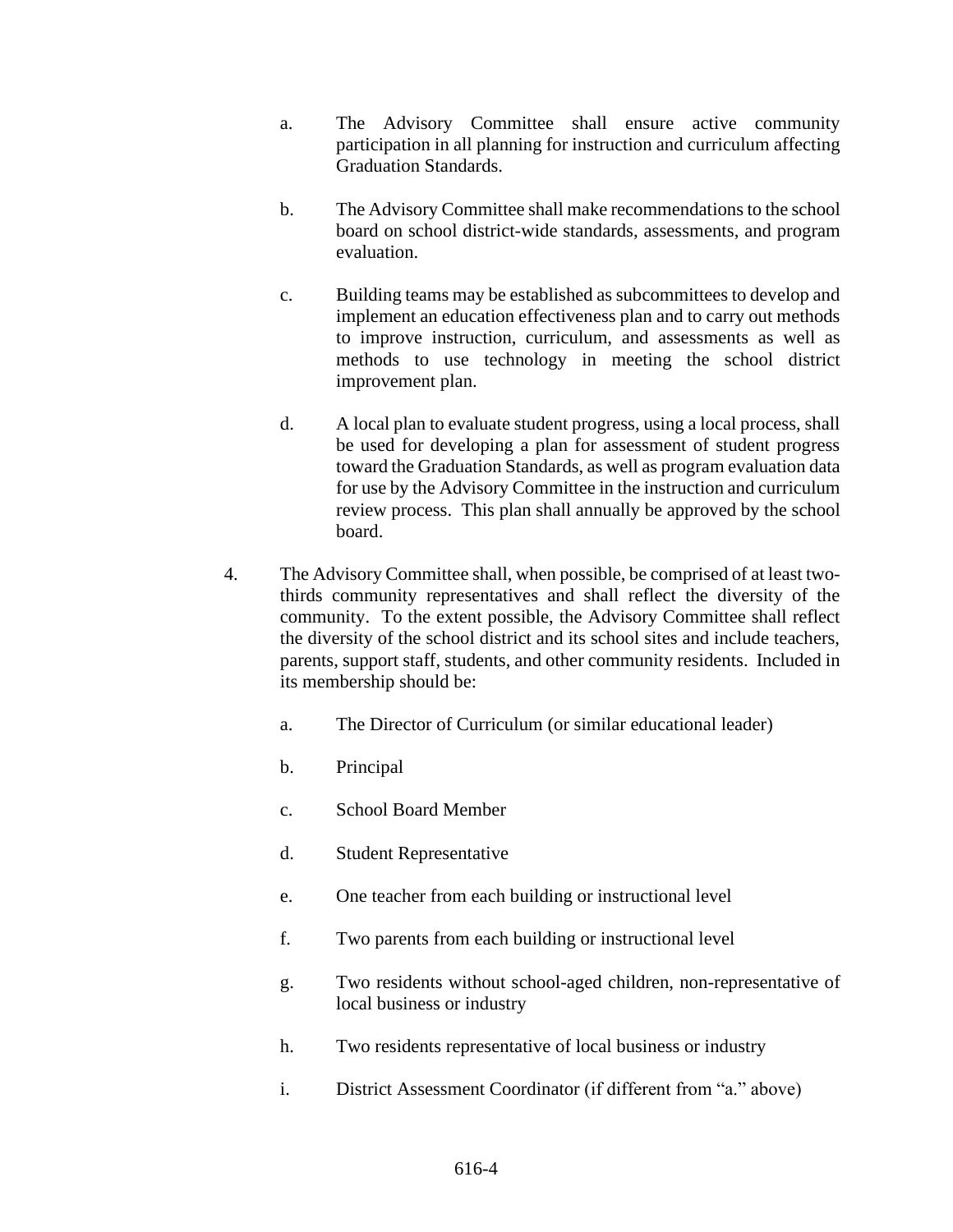# *[Note: This Advisory Committee composition is a model only.]*

- 5. Translation services should be provided to the extent appropriate and practicable.
- 6. The Advisory Committee shall meet the following timeline each year:
	- Month: Organizational meeting of the Committee to review the authorizing legislation and the roles and responsibilities of the Committee as determined by the school board.
	- Month(s): Agree on the process to be used. Become familiar with the instruction and curriculum of the cycle content area.
	- Month(s): Review evaluation results and prepare recommendations.
	- Month: Present recommendations to the school board for its input and approval.
- E. Evaluation of Student Progress Committee. A committee of professional staff shall develop a plan for assessment of student progress toward Literacy by Grade 3, the Graduation Standards, as well as program evaluation data for use by the Advisory Committee to review instruction and curriculum, cultural competencies, including cultural awareness and cross-cultural communication, and student achievement at the school site. This plan shall annually be approved by the school board.
- F. Reporting
	- 1. Consistent with Minnesota Statutes section 120B.36, Subd. 1, the school board shall publish a report in the local newspaper with the largest circulation in the district, by mail, or by electronic means on the school district website. The school board shall hold an annual public meeting to review and revise, where appropriate, student achievement goals, local assessment outcomes, plans, strategies, and practices for improving curriculum and instruction and cultural competency and efforts to equitably distribute diverse, effective, experienced, and in-field teachers, and to review school district success in realizing the previously adopted student achievement goals and related benchmarks and the improvement plans leading to the world's best workforce. The school board must transmit an electronic summary of its report to the Commissioner in the form and manner the Commissioner determines. The school district shall periodically survey affected constituencies in their native languages, where appropriate and practicable, about their connection to and level of satisfaction with school. The school district shall include the results of this evaluation in its published reports and in its summary report to the Commissioner.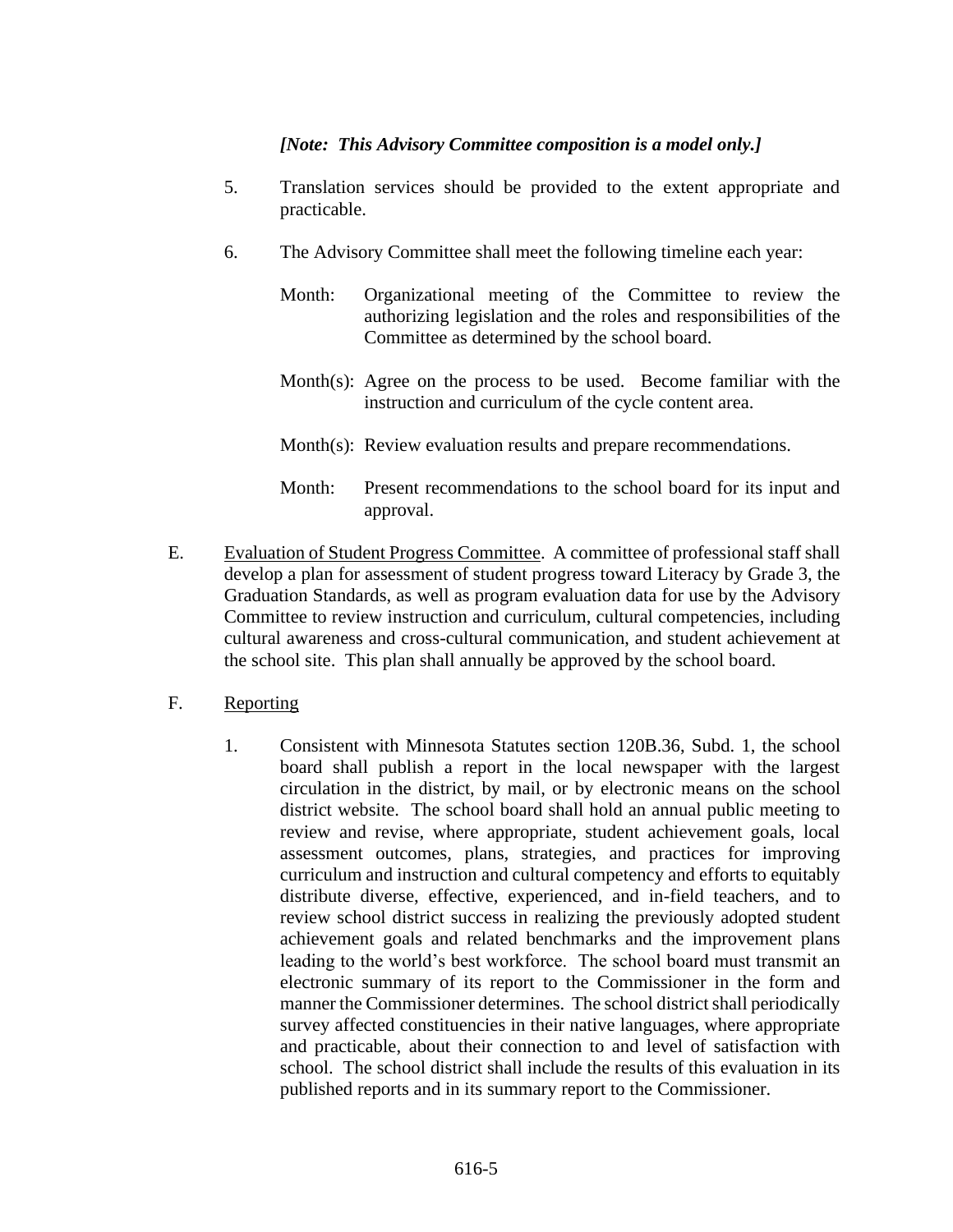| 2. | The school performance report for a school site and a school district must |
|----|----------------------------------------------------------------------------|
|    | include performance reporting information and calculate proficiency rates  |
|    | as required by the most recently reauthorized Elementary and Secondary     |
|    | Education Act.                                                             |

| <b>Legal References:</b> | Minn. Stat. § 120B.018 (Definitions)                                                                                         |
|--------------------------|------------------------------------------------------------------------------------------------------------------------------|
|                          | Minn. Stat. § 120B.02 (Educational Expectations and Graduation                                                               |
|                          | Requirements for Minnesota's Students)                                                                                       |
|                          | Minn. Stat. § 120B.11 (School District Process for Reviewing Curriculum,                                                     |
|                          | Instruction, and Student Achievement; Striving for the World's Best                                                          |
|                          | Workforce)                                                                                                                   |
|                          | Minn. Stat. § 120B.35 (Student Academic Achievement and Growth)                                                              |
|                          | Minn. Stat. § 120B.36 (School Accountability)                                                                                |
|                          | Minn. Stat. § 122A.40 (Employment; Contracts; Termination)                                                                   |
|                          | Minn. Stat. § 122A.41 (Teacher Tenure Act; Cities of the First Class;                                                        |
|                          | Definitions)                                                                                                                 |
|                          | Minn. Stat. § 123B.04 (Site Decision Making; Individualized Learning                                                         |
|                          | Agreement; Other Agreements)                                                                                                 |
|                          | Minn. Stat. § 123B.147(Principals)                                                                                           |
|                          | Minn. Rules Parts 3501.0640-3501.0655 (Academic Standards for                                                                |
|                          | Language Arts)                                                                                                               |
|                          | Minn. Rules Parts 3501.0700-3501.0745 (Academic Standards for                                                                |
|                          | Mathematics)                                                                                                                 |
|                          | Minn. Rules Parts 3501.0820 (Academic Standards for the Arts)                                                                |
|                          | Minn. Rules Parts 3501.0900-3501.0955 (Academic Standards in Science)                                                        |
|                          | Minn. Rules Parts 3501.1300-3501.1345 (Academic Standards for Social                                                         |
|                          | Studies)                                                                                                                     |
|                          | Minn. Rules Parts 3501.1400-3501.1410 (Academic Standards for Physical                                                       |
|                          | Education)                                                                                                                   |
|                          | 20 U.S.C. § 6301, et seq. (Every Student Succeeds Act)                                                                       |
|                          |                                                                                                                              |
| <b>Cross References:</b> | MSBA/MASA Model Policy 104 (School District Mission Statement)<br>MSBA/MASA Model Policy 601 (School District Curriculum and |
|                          | <b>Instruction Goals</b> )                                                                                                   |
|                          | MSBA/MASA Model Policy 613 (Graduation Requirements)                                                                         |
|                          | MSBA/MASA Model Policy 614 (School District Testing Plan and                                                                 |
|                          | Procedure)                                                                                                                   |
|                          | MSBA/MASA Model Policy 615 (Testing Accommodations,                                                                          |
|                          | Modifications, and Exemptions for IEPs, Section 504 Plans, and LEP                                                           |
|                          | Students)                                                                                                                    |
|                          | MSBA/MASA Model Policy 617 (School District Ensurance of Preparatory                                                         |
|                          | and High School Standards)                                                                                                   |
|                          | MSBA/MASA Model Policy 618 (Assessment of Student Achievement)                                                               |
|                          | MSBA/MASA Model Policy 619 (Staff Development for Standards)                                                                 |
|                          |                                                                                                                              |